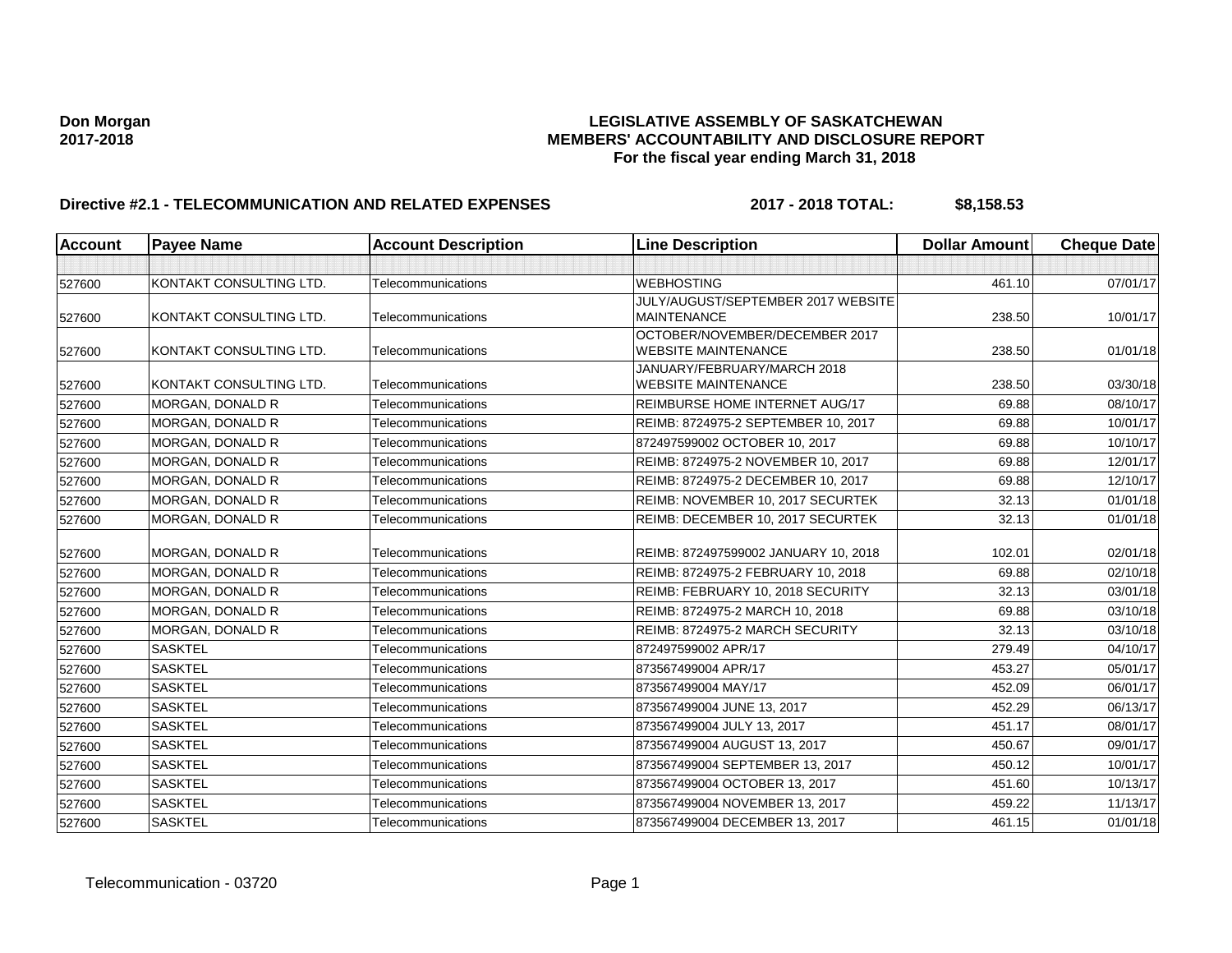# **Don Morgan LEGISLATIVE ASSEMBLY OF SASKATCHEWAN 2017-2018 MEMBERS' ACCOUNTABILITY AND DISCLOSURE REPORT For the fiscal year ending March 31, 2018**

# **Directive #2.1 - TELECOMMUNICATION AND RELATED EXPENSES** 2017 - 2018 TOTAL: \$8,158.53

| <b>Account</b> | <b>Payee Name</b> | <b>Account Description</b> | <b>Line Description</b>         | <b>Dollar Amount</b> | <b>Cheque Date</b> |
|----------------|-------------------|----------------------------|---------------------------------|----------------------|--------------------|
|                |                   |                            |                                 |                      |                    |
| 527600         | <b>SASKTEL</b>    | Telecommunications         | 873567499004 JANUARY 13, 2018   | 461.96               | 02/01/18           |
| 527600         | <b>SASKTEL</b>    | Telecommunications         | 873567499004 FEBRUARY 13, 2018  | 466.62               | 03/01/18           |
| 527600         | <b>SASKTEL</b>    | Telecommunications         | 873567499004 MARCH 13, 2018     | 463.79               | 03/13/18           |
| 530600         | <b>SASKTEL</b>    | Placement - Tender Ads     | 873567499004 APR/17             | 42.40                | 05/01/17           |
| 530600         | <b>SASKTEL</b>    | Placement - Tender Ads     | 873567499004 MAY/17             | 42.40                | 06/01/17           |
| 530600         | <b>SASKTEL</b>    | Placement - Tender Ads     | 873567499004 JUNE 13, 2017      | 42.40                | 06/13/17           |
| 530600         | <b>SASKTEL</b>    | Placement - Tender Ads     | 873567499004 JULY 13, 2017      | 42.40                | 08/01/17           |
| 530600         | <b>SASKTEL</b>    | Placement - Tender Ads     | 873567499004 AUGUST 13, 2017    | 42.40                | 09/01/17           |
| 530600         | SASKTEL           | Placement - Tender Ads     | 873567499004 SEPTEMBER 13, 2017 | 42.40                | 10/01/17           |
| 530600         | <b>SASKTEL</b>    | Placement - Tender Ads     | 873567499004 OCTOBER 13, 2017   | 42.40                | 10/13/17           |
| 530600         | <b>SASKTEL</b>    | Placement - Tender Ads     | 873567499004 NOVEMBER 13, 2017  | 42.40                | 11/13/17           |
| 530600         | <b>SASKTEL</b>    | Placement - Tender Ads     | 873567499004 DECEMBER 13, 2017  | 42.40                | 01/01/18           |
| 530600         | <b>SASKTEL</b>    | Placement - Tender Ads     | 873567499004 JANUARY 13, 2018   | 42.40                | 02/01/18           |
| 530600         | <b>SASKTEL</b>    | Placement - Tender Ads     | 873567499004 FEBRUARY 13, 2018  | 42.40                | 03/01/18           |
| 530600         | <b>SASKTEL</b>    | Placement - Tender Ads     | 873567499004 MARCH 13, 2018     | 42.40                | 03/13/18           |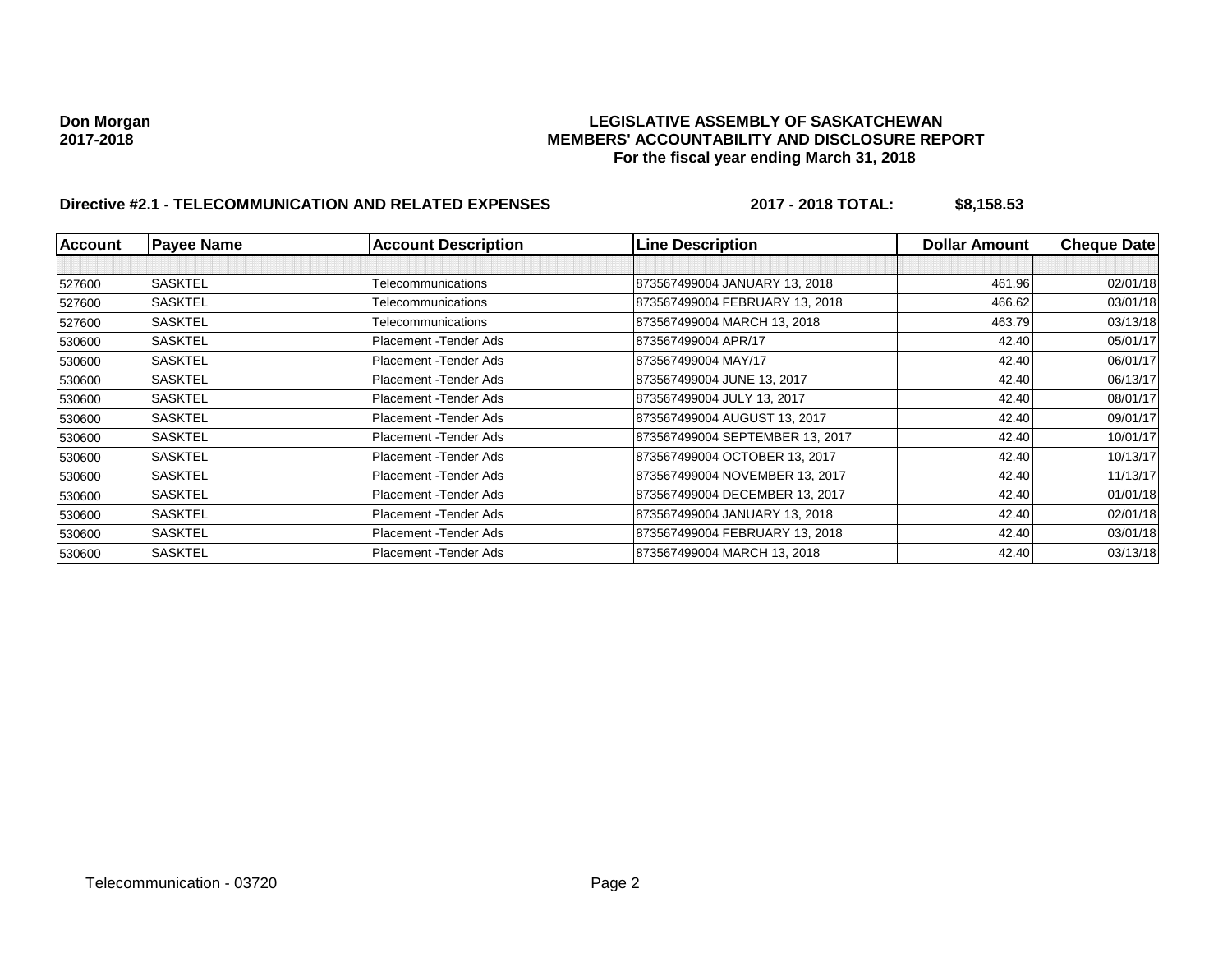## **LEGISLATIVE ASSEMBLY OF SASKATCHEWAN MEMBERS' ACCOUNTABILITY AND DISCLOSURE REPORT For the fiscal year ending March 31, 2018**

# **Directive #3.1 - MLA TRAVEL AND LIVING EXPENSES 2017 - 2018 TOTAL: \$14,205.09**

| <b>Account</b> | <b>Payee Name</b>                                          | <b>Account Description</b>  | <b>Line Description</b>                      | <b>Dollar Amount</b> | <b>Cheque Date</b> |
|----------------|------------------------------------------------------------|-----------------------------|----------------------------------------------|----------------------|--------------------|
|                |                                                            |                             |                                              |                      |                    |
| 541900         | MINISTER OF FINANCE-MINISTRY<br>OF CENTRAL SERVICES        | <b>Elected Rep - Travel</b> | CVADEDU01 MLA USE OF CVA                     | 480.82               | 07/01/17           |
| 541900         | MINISTER OF FINANCE-MINISTRY<br>OF CENTRAL SERVICES        | <b>Elected Rep - Travel</b> | <b>CVADEDU01 MLA USE OF CVA</b>              | 471.90               | 07/01/17           |
| 541900         | MINISTER OF FINANCE-MINISTRY<br>OF CENTRAL SERVICES        | <b>Elected Rep - Travel</b> | JUNE 2017 MLA CVA TRAVEL                     | 475.15               | 08/01/17           |
| 541900         | MINISTER OF FINANCE-MINISTRY<br>OF CENTRAL SERVICES        | <b>Elected Rep - Travel</b> | CVA TRAVEL - JULY 2017 MIN0005               | 652.83               | 01/01/18           |
| 541900         | MINISTER OF FINANCE-MINISTRY<br>OF CENTRAL SERVICES        | <b>Elected Rep - Travel</b> | CVA TRAVEL - AUGUST 2017 MIN0005             | 424.23               | 01/11/18           |
| 541900         | MINISTER OF FINANCE-MINISTRY<br>OF CENTRAL SERVICES        | Elected Rep - Travel        | CVA NOVEMBER 2017                            | 161.84               | 02/01/18           |
| 541900         | MINISTER OF FINANCE-MINISTRY<br>OF CENTRAL SERVICES        | <b>Elected Rep - Travel</b> | CVA DECEMBER 2017                            | 293.63               | 02/01/18           |
| 541900         | MINISTER OF FINANCE-MINISTRY<br>OF CENTRAL SERVICES        | <b>Elected Rep - Travel</b> | CVA SEPTEMBER 2017                           | 524.58               | 02/13/18           |
| 541900         | MINISTER OF FINANCE-MINISTRY<br>OF CENTRAL SERVICES        | <b>Elected Rep - Travel</b> | CVA OCTOBER 2017                             | 343.86               | 02/13/18           |
| 541900         | MINISTER OF FINANCE-MINISTRY<br><b>OF CENTRAL SERVICES</b> | <b>Elected Rep - Travel</b> | JANUARY 2018 CVA TRAVEL                      | 301.29               | 02/15/18           |
| 541900         | MINISTER OF FINANCE-MINISTRY<br>OF CENTRAL SERVICES        | <b>Elected Rep - Travel</b> | MARCH 2018 CVA                               | 295.06               | 03/31/18           |
| 541900         | MORGAN, DONALD R                                           | Elected Rep - Travel        | MAY REGINA ACCOMMODATION                     | 638.17               | 04/24/17           |
| 541900         | MORGAN, DONALD R                                           | <b>Elected Rep - Travel</b> | APR. REGINA ACCOMMODATION                    | 561.04               | 04/24/17           |
| 541900         | MORGAN, DONALD R                                           | <b>Elected Rep - Travel</b> | JUNE 2017 MLA REGINA<br><b>ACCOMMODATION</b> | 638.17               | 06/07/17           |
| 541900         | <b>MORGAN, DONALD R</b>                                    | <b>Elected Rep - Travel</b> | JULY REGINA ACCOMMODATION                    | 638.17               | 07/24/17           |
| 541900         | MORGAN, DONALD R                                           | <b>Elected Rep - Travel</b> | MLA TRAVEL: JULY 23-29/17 PNWER              | 1.899.14             | 08/01/17           |
| 541900         | MORGAN, DONALD R                                           | <b>Elected Rep - Travel</b> | AUG. REGINA ACCOMMODATION                    | 638.17               | 08/24/17           |
| 541900         | <b>MORGAN, DONALD R</b>                                    | <b>Elected Rep - Travel</b> | SEPT. REGINA ACCOMMODATION                   | 638.17               | 09/01/17           |
| 541900         | MORGAN, DONALD R                                           | <b>Elected Rep - Travel</b> | MLA TRAVEL JULY 12 - SEPTEMBER 13,<br>2017   | 114.85               | 09/19/17           |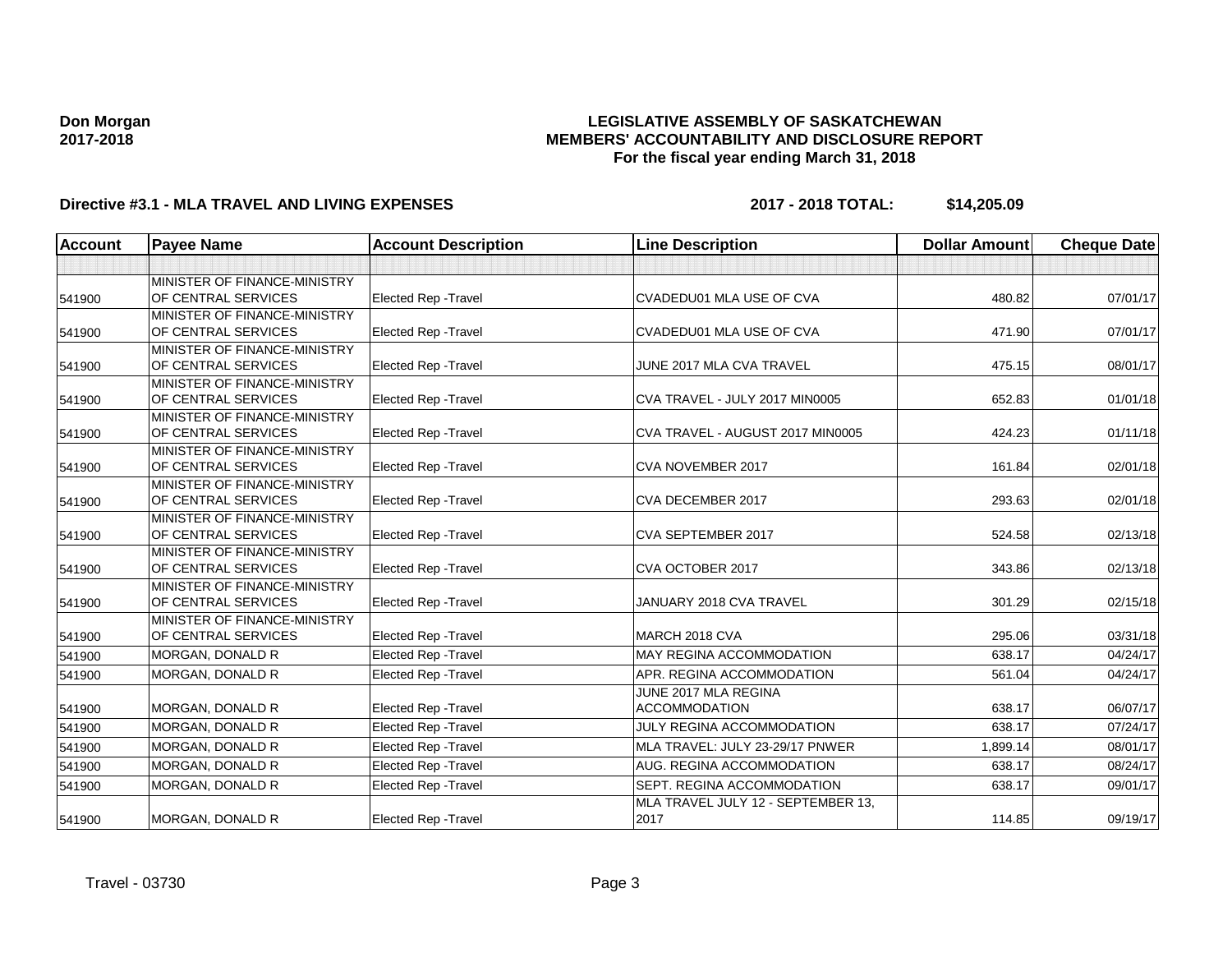### **LEGISLATIVE ASSEMBLY OF SASKATCHEWAN MEMBERS' ACCOUNTABILITY AND DISCLOSURE REPORT For the fiscal year ending March 31, 2018**

# **Directive #3.1 - MLA TRAVEL AND LIVING EXPENSES 2017 - 2018 TOTAL: \$14,205.09**

| <b>Account</b> | <b>Payee Name</b>       | <b>Account Description</b>  | <b>Line Description</b>            | <b>Dollar Amountl</b> | <b>Cheque Date</b> |
|----------------|-------------------------|-----------------------------|------------------------------------|-----------------------|--------------------|
|                |                         |                             |                                    |                       |                    |
|                |                         |                             | <b>OCTOBER 2017 MLA REGINA</b>     |                       |                    |
| 541900         | MORGAN, DONALD R        | <b>Elected Rep - Travel</b> | <b>ACCOMMODATIONS</b>              | 638.17                | 10/20/17           |
|                |                         |                             | NOVEMBER 2017 MLA REGINA           |                       |                    |
| 541900         | <b>MORGAN, DONALD R</b> | <b>Elected Rep - Travel</b> | <b>ACCOMMODATIONS</b>              | 638.17                | 11/24/17           |
|                |                         |                             | <b>IDECEMBER 2017 MLA REGINA</b>   |                       |                    |
| 541900         | <b>MORGAN, DONALD R</b> | <b>Elected Rep - Travel</b> | <b>ACCOMMODATIONS</b>              | 638.17                | 12/20/17           |
|                |                         |                             | JANUARY 2018 MLA REGINA            |                       |                    |
| 541900         | MORGAN, DONALD R        | <b>Elected Rep - Travel</b> | <b>ACCOMMODATIONS</b>              | 638.17                | 01/22/18           |
|                |                         |                             | FEBRUARY 2018 MLA REGINA           |                       |                    |
| 541900         | MORGAN, DONALD R        | <b>Elected Rep - Travel</b> | <b>ACCOMMODATIONS</b>              | 638.17                | 02/16/18           |
|                |                         |                             | MARCH 2018 MLA REGINA              |                       |                    |
| 541900         | MORGAN, DONALD R        | <b>Elected Rep - Travel</b> | <b>ACCOMMODATIONS</b>              | 638.17                | 03/12/18           |
| 541900         | <b>MORGAN, DONALD R</b> | <b>Elected Rep - Travel</b> | MLA TRAVEL OCTOBER 2017-MARCH 2018 | 185.00                | 03/22/18           |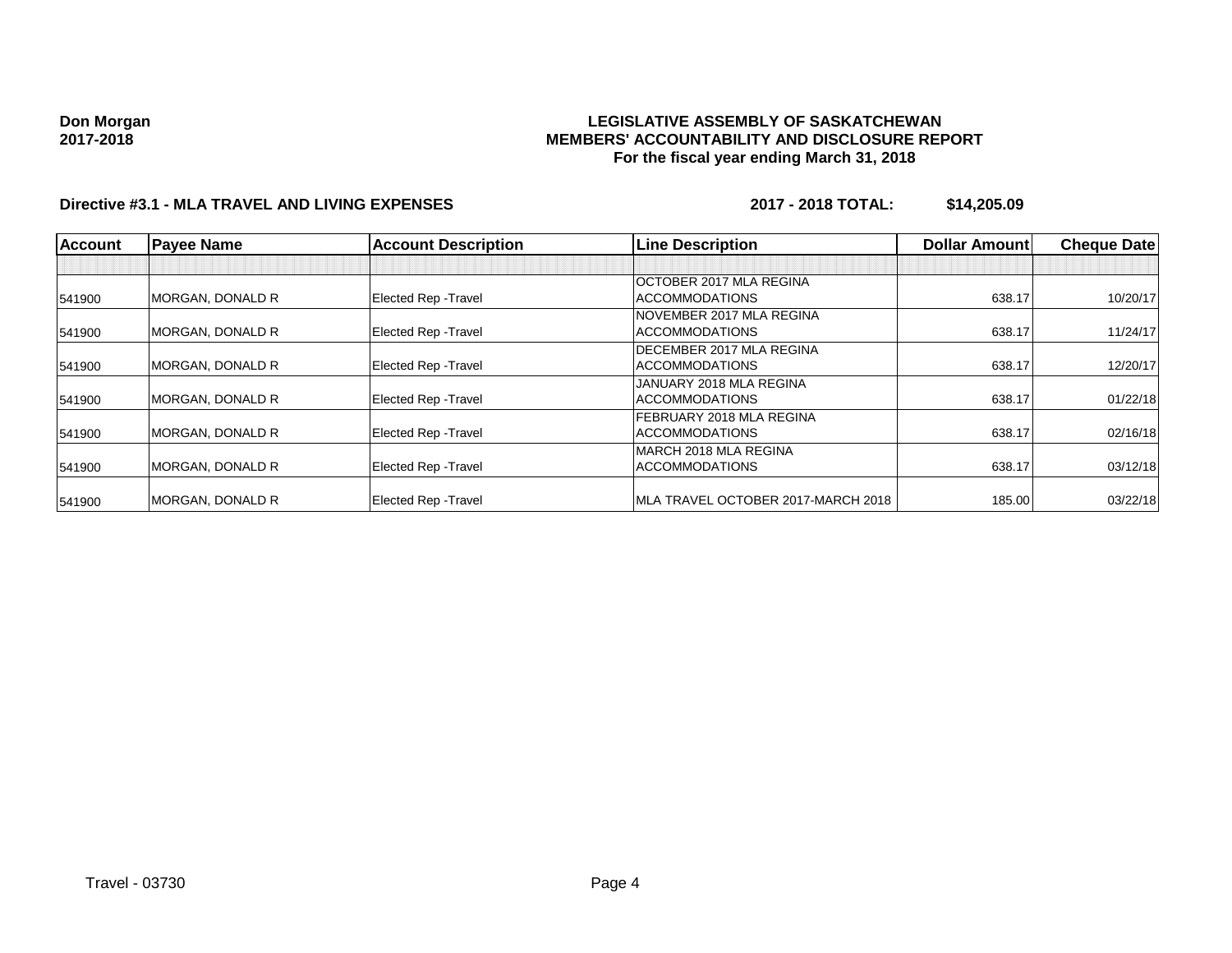## **LEGISLATIVE ASSEMBLY OF SASKATCHEWAN MEMBERS' ACCOUNTABILITY AND DISCLOSURE REPORT For the fiscal year ending March 31, 2018**

| <b>Account</b> | <b>Payee Name</b>                                  | <b>Account Description</b>                | <b>Line Description</b>        | <b>Dollar Amount</b> | <b>Cheque Date</b> |
|----------------|----------------------------------------------------|-------------------------------------------|--------------------------------|----------------------|--------------------|
|                |                                                    |                                           |                                |                      |                    |
| 522000         | LAKEVIEW PLACE VENTURES                            | Rent of Ground, Buildings and Other Space | APRIL CONSTITUENCY OFFICE RENT | 1,755.00             | 04/01/17           |
| 522000         | LAKEVIEW PLACE VENTURES                            | Rent of Ground, Buildings and Other Space | <b>MAY OFFICE RENT</b>         | 1,755.00             | 04/19/17           |
| 522000         | LAKEVIEW PLACE VENTURES                            | Rent of Ground, Buildings and Other Space | JUNE OFFICE RENT               | 1,755.00             | 05/17/17           |
| 522000         | LAKEVIEW PLACE VENTURES                            | Rent of Ground, Buildings and Other Space | JULY 2017 MLA OFFICE RENT      | 1,755.00             | 06/07/17           |
| 522000         | LAKEVIEW PLACE VENTURES                            | Rent of Ground, Buildings and Other Space | <b>AUG. OFFICE RENT</b>        | 1,755.00             | 07/12/17           |
| 522000         | <b>LAKEVIEW PLACE VENTURES</b>                     | Rent of Ground, Buildings and Other Space | <b>SEP. OFFICE RENT</b>        | 1,755.00             | 08/23/17           |
| 522000         | LAKEVIEW PLACE VENTURES                            | Rent of Ground, Buildings and Other Space | OCTOBER 2017 MLA OFFICE RENT   | 1,755.00             | 09/15/17           |
| 522000         | LAKEVIEW PLACE VENTURES                            | Rent of Ground, Buildings and Other Space | NOVEMBER 2017 MLA OFFICE RENT  | 1,755.00             | 10/18/17           |
| 522000         | LAKEVIEW PLACE VENTURES                            | Rent of Ground, Buildings and Other Space | DECEMBER 2017 MLA OFFICE RENT  | 1,755.00             | 11/10/17           |
| 522000         | LAKEVIEW PLACE VENTURES                            | Rent of Ground, Buildings and Other Space | JANUARY 2018 MLA OFFICE RENT   | 1,755.00             | 12/20/17           |
| 522000         | LAKEVIEW PLACE VENTURES                            | Rent of Ground, Buildings and Other Space | FEBRUARY 2018 MLA OFFICE RENT  | 1,755.00             | 01/11/18           |
| 522000         | <b>LAKEVIEW PLACE VENTURES</b>                     | Rent of Ground, Buildings and Other Space | MARCH 2018 MLA OFFICE RENT     | 1,755.00             | 02/08/18           |
| 522200         | KONICA MINOLTA BUSINESS<br>SOLUTIONS (CANADA) LTD. | Rent of Photocopiers                      | COPER LTOP AGREE. MARCH        | 86.92                | 04/01/17           |
| 522200         | KONICA MINOLTA BUSINESS<br>SOLUTIONS (CANADA) LTD. | Rent of Photocopiers                      | APRIL LTOP AGREE.              | 86.92                | 05/01/17           |
| 522200         | KONICA MINOLTA BUSINESS<br>SOLUTIONS (CANADA) LTD. | Rent of Photocopiers                      | MAY MTCE. AGREEMENT            | 4.27                 | 06/01/17           |
| 522200         | KONICA MINOLTA BUSINESS<br>SOLUTIONS (CANADA) LTD. | <b>Rent of Photocopiers</b>               | <b>MAY COPIER LEASE</b>        | 86.92                | 06/01/17           |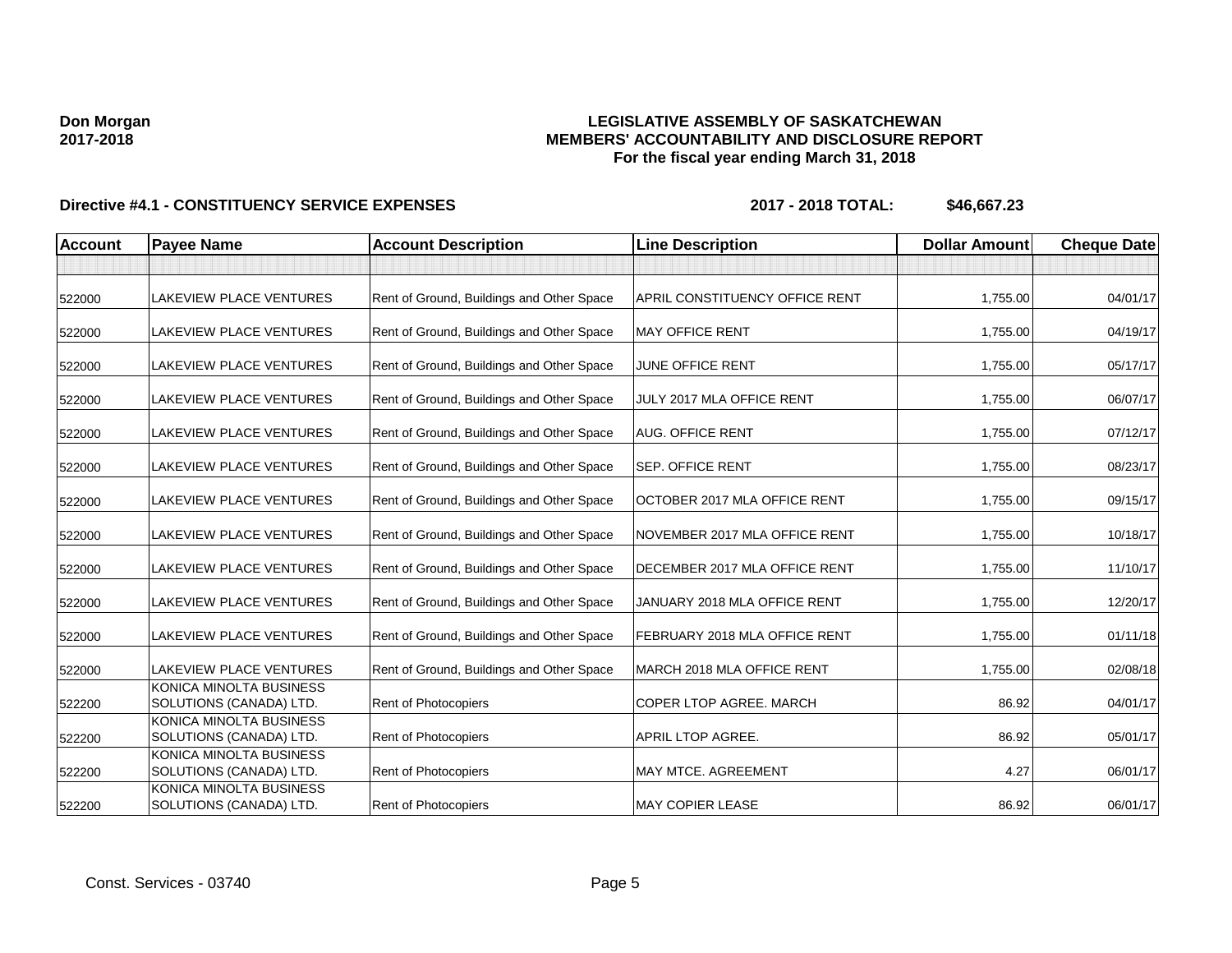## **LEGISLATIVE ASSEMBLY OF SASKATCHEWAN MEMBERS' ACCOUNTABILITY AND DISCLOSURE REPORT For the fiscal year ending March 31, 2018**

| <b>Account</b> | <b>Payee Name</b>                 | <b>Account Description</b>              | <b>Line Description</b>               | <b>Dollar Amount</b> | <b>Cheque Date</b> |
|----------------|-----------------------------------|-----------------------------------------|---------------------------------------|----------------------|--------------------|
|                |                                   |                                         |                                       |                      |                    |
|                | KONICA MINOLTA BUSINESS           |                                         |                                       |                      |                    |
| 522200         | SOLUTIONS (CANADA) LTD.           | <b>Rent of Photocopiers</b>             | COPY CHARGES - JUNE 2017              | 26.08                | 08/01/17           |
|                | <b>KONICA MINOLTA BUSINESS</b>    |                                         |                                       |                      |                    |
| 522200         | SOLUTIONS (CANADA) LTD.           | Rent of Photocopiers                    | <b>COPIER CHARGES</b>                 | 3.17                 | 08/02/17           |
|                | MINISTER OF FINANCE-MINISTRY      |                                         | PHOTOCOPIER SERVICE FEES FOR 2017-    |                      |                    |
| 522200         | OF CENTRAL SERVICES               | Rent of Photocopiers                    | 18                                    | 100.00               | 12/01/17           |
| 522200         | TOSHIBA OF CANADA LTD.            | Rent of Photocopiers                    | <b>COPIER CHARGES</b>                 | 91.36                | 06/13/17           |
| 522200         | TOSHIBA OF CANADA LTD.            | <b>Rent of Photocopiers</b>             | JULY COPIER LEASE 220889              | 91.36                | 07/06/17           |
| 522200         | <b>TOSHIBA OF CANADA LTD.</b>     | Rent of Photocopiers                    | <b>COPIER RENTAL: AUGUST 2017</b>     | 91.50                | 08/04/17           |
| 522200         | <b>TOSHIBA OF CANADA LTD.</b>     | Rent of Photocopiers                    | <b>COPIER CHARGES</b>                 | 95.34                | 09/05/17           |
| 522200         | <b>TOSHIBA OF CANADA LTD.</b>     | Rent of Photocopiers                    | <b>COPIER CHARGES</b>                 | 92.56                | 10/06/17           |
| 522200         | <b>TOSHIBA OF CANADA LTD.</b>     | <b>Rent of Photocopiers</b>             | <b>COPIER CHARGES</b>                 | 92.93                | 11/03/17           |
| 522200         | <b>TOSHIBA OF CANADA LTD.</b>     | Rent of Photocopiers                    | <b>COPIER CHARGES</b>                 | 93.50                | 01/01/18           |
| 522200         | <b>TOSHIBA OF CANADA LTD.</b>     | Rent of Photocopiers                    | <b>COPIER CHARGES</b>                 | 92.48                | 02/01/18           |
| 522200         | TOSHIBA OF CANADA LTD.            | Rent of Photocopiers                    | <b>COPIER CHARGES</b>                 | 92.87                | 02/02/18           |
| 522500         | <b>GALON INSURANCE BROKERS</b>    | <b>Insurance Premiums</b>               | #c700339556 2018 D. MORGAN, MLA       | 649.78               | 03/15/18           |
| 525000         | <b>IMAGERY</b>                    | Postal, Courier, Freight and Related    | <b>CHRISTMAS CARDS</b>                | 2,893.00             | 01/01/18           |
| 525000         | KNOSS, ANGELA                     | Postal, Courier, Freight and Related    | POSTAGE/OFFICE SUPPLIES               | 5.25                 | 02/01/18           |
| 525000         | <b>KNOSS, ANGELA</b>              | Postal, Courier, Freight and Related    | <b>POSTAGE</b>                        | 456.81               | 03/23/18           |
| 528000         | <b>STOCK SALES &amp; SERVICES</b> | <b>Support Services</b>                 | <b>TECHNICAL SERVICE</b>              | 520.00               | 10/01/17           |
| 528000         | <b>STOCK SALES &amp; SERVICES</b> | <b>Support Services</b>                 | <b>NETWORK MAINTENANCE</b>            | 556.50               | 02/01/18           |
| 529000         | DIAMOND CARPET CLEANING LTD.      | <b>General Contractual Services</b>     | <b>CARPET CLEANING - NO GST</b>       | 170.00               | 08/01/17           |
| 529200         | <b>MORGAN, DONALD R</b>           | <b>Professional Development</b>         | <b>REIMB: PNWER REGISTRATION FEES</b> | 752.94               | 09/01/17           |
| 530000         | <b>MORGAN, DONALD R</b>           | <b>Communications Development Costs</b> | <b>REIMB: ADVERTISING PRODUCTION</b>  | 543.90               | 01/01/18           |
| 530300         | MARU GROUP CANADA INC.            | Primary Research/Focus group            | AD HOC CONSULTING - NO GST            | 607.15               | 07/01/17           |
| 530300         | MARU GROUP CANADA INC.            | Primary Research/Focus group            | AD HOC CONSULTING - NO GST            | 646.74               | 01/01/18           |
| 530300         | MARU GROUP CANADA INC.            | Primary Research/Focus group            | AD HOC CONSULTING - NO GST            | 632.97               | 03/01/18           |
| 530500         | <b>BELL MEDIA INC.</b>            | Media Placement                         | <b>ADVERTISING</b>                    | 1,595.00             | 02/01/18           |
| 530500         | <b>BELL MEDIA INC.</b>            | <b>Media Placement</b>                  | <b>ADVERTISING</b>                    | 905.00               | 02/01/18           |
| 530500         | CALDAJ GROUP OF COMPANIES         | Media Placement                         | <b>ADVERTISING</b>                    | 800.00               | 06/01/17           |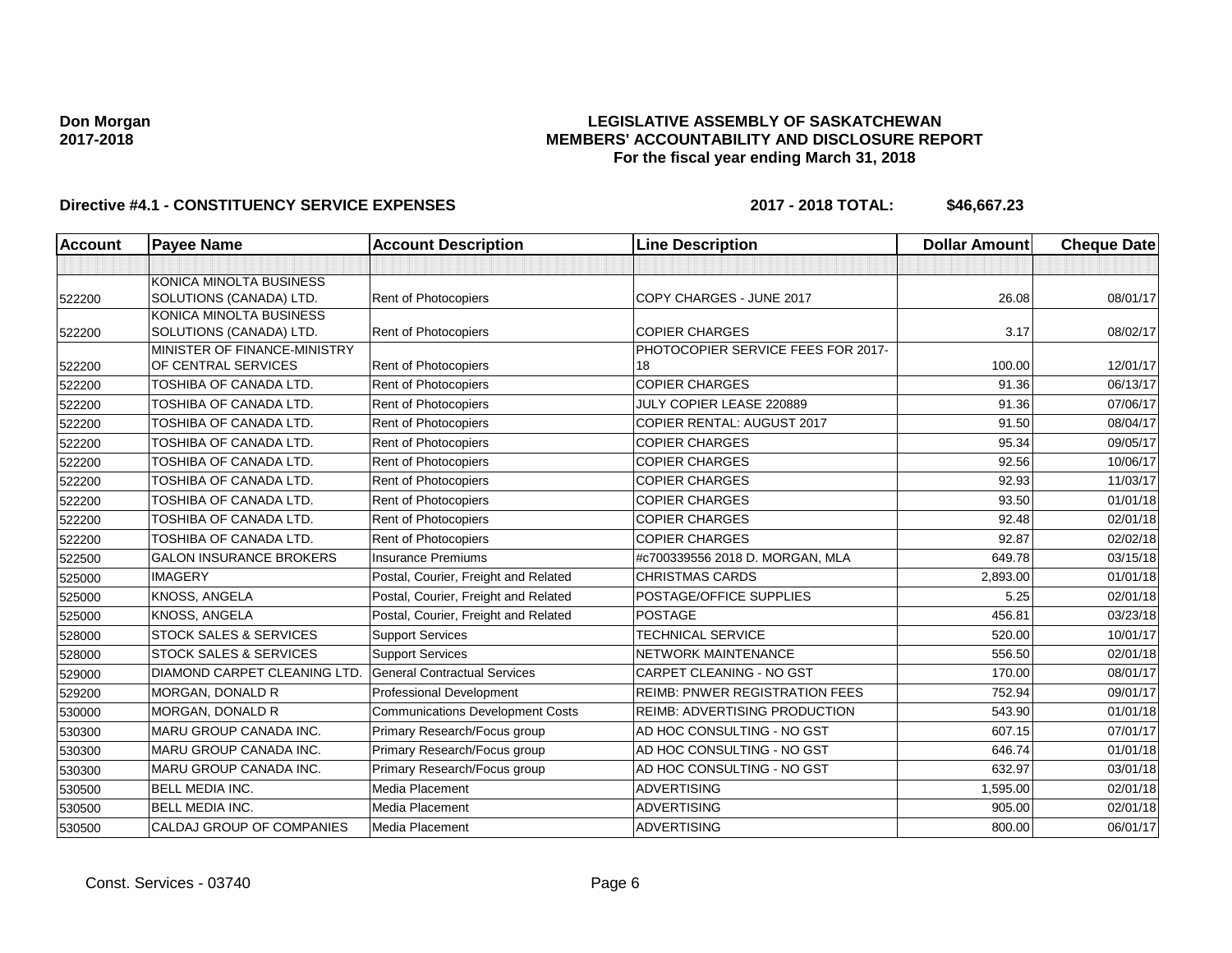## **LEGISLATIVE ASSEMBLY OF SASKATCHEWAN MEMBERS' ACCOUNTABILITY AND DISCLOSURE REPORT For the fiscal year ending March 31, 2018**

| Account | <b>Payee Name</b>                 | <b>Account Description</b> | <b>Line Description</b>     | <b>Dollar Amount</b> | <b>Cheque Date</b> |
|---------|-----------------------------------|----------------------------|-----------------------------|----------------------|--------------------|
|         |                                   |                            |                             |                      |                    |
|         | <b>CHABAD LUBAVITCH OF</b>        |                            |                             |                      |                    |
| 530500  | <b>SASKATOON</b>                  | <b>Media Placement</b>     | <b>ADVERTISING</b>          | 77.77                | 01/03/18           |
|         | <b>CREATIVE OUTDOOR</b>           |                            |                             |                      |                    |
| 530500  | <b>ADVERTISING</b>                | <b>Media Placement</b>     | <b>ADVERTISING</b>          | 1,668.00             | 04/25/17           |
| 530500  | <b>FABMAR COMMUNICATIONS LTD.</b> | Media Placement            | ADVERTISING - NO GST        | 52.16                | 03/01/18           |
| 530500  | <b>FABMAR COMMUNICATIONS LTD</b>  | <b>Media Placement</b>     | ADVERTISING - NO GST        | 52.16                | 03/01/18           |
|         | <b>GOLDEN WEST BROADCASTING</b>   |                            |                             |                      |                    |
| 530500  | LTD.                              | <b>Media Placement</b>     | <b>ADVERTISING - NO GST</b> | 34.23                | 03/01/18           |
|         | <b>GOLDEN WEST BROADCASTING</b>   |                            |                             |                      |                    |
| 530500  | LTD.                              | <b>Media Placement</b>     | <b>ADVERTISING</b>          | 66.98                | 03/01/18           |
|         | <b>GOLDEN WEST BROADCASTING</b>   |                            |                             |                      |                    |
| 530500  | LTD.                              | <b>Media Placement</b>     | ADVERTISING - NO GST        | 80.37                | 03/01/18           |
| 530500  | HARVARD BROADCASTING INC.         | <b>Media Placement</b>     | <b>ADVERTISING</b>          | 159.70               | 03/01/18           |
|         | <b>JIM PATTISON BROADCAST</b>     |                            |                             |                      |                    |
| 530500  | <b>GROUP</b>                      | <b>Media Placement</b>     | <b>ADVERTISING</b>          | 69.07                | 03/01/18           |
|         | <b>JIM PATTISON BROADCAST</b>     |                            |                             |                      |                    |
| 530500  | <b>GROUP</b>                      | Media Placement            | <b>ADVERTISING</b>          | 72.14                | 03/01/18           |
| 530500  | <b>MORGAN, DONALD R</b>           | Media Placement            | ADVERTISING                 | 75.00                | 10/20/17           |
| 530500  | MORGAN, DONALD R                  | <b>Media Placement</b>     | <b>REIMB: ADVERTISING</b>   | 1,575.00             | 01/01/18           |
| 530500  | <b>MORGAN, DONALD R</b>           | <b>Media Placement</b>     | <b>REIMB: ADVERTISING</b>   | 787.50               | 01/01/18           |
| 530500  | RAWLCO RADIO LTD.                 | Media Placement            | <b>ADVERTISING</b>          | 116.65               | 03/01/18           |
| 530500  | RAWLCO RADIO LTD.                 | Media Placement            | <b>ADVERTISING</b>          | 76.74                | 03/01/18           |
| 530500  | RAWLCO RADIO LTD.                 | <b>Media Placement</b>     | <b>ADVERTISING</b>          | 104.37               | 03/01/18           |
| 530500  | RAWLCO RADIO LTD.                 | <b>Media Placement</b>     | <b>ADVERTISING</b>          | 76.74                | 03/01/18           |
|         | SASKATCHEWAN GERMAN               |                            |                             |                      |                    |
| 530500  | COUNCIL INC.                      | Media Placement            | <b>ADVERTISING</b>          | 55.00                | 05/01/17           |
|         | SASKATCHEWAN GERMAN               |                            |                             |                      |                    |
| 530500  | COUNCIL INC.                      | Media Placement            | <b>ADVERTISING</b>          | 55.00                | 12/06/17           |
|         | <b>SASKATCHEWAN GERMAN</b>        |                            |                             |                      |                    |
| 530500  | COUNCIL INC.                      | Media Placement            | <b>ADVERTISING</b>          | 55.00                | 12/06/17           |
|         | SASKATCHEWAN GERMAN               |                            |                             |                      |                    |
| 530500  | COUNCIL INC.                      | <b>Media Placement</b>     | <b>ADVERTISING</b>          | 55.00                | 12/06/17           |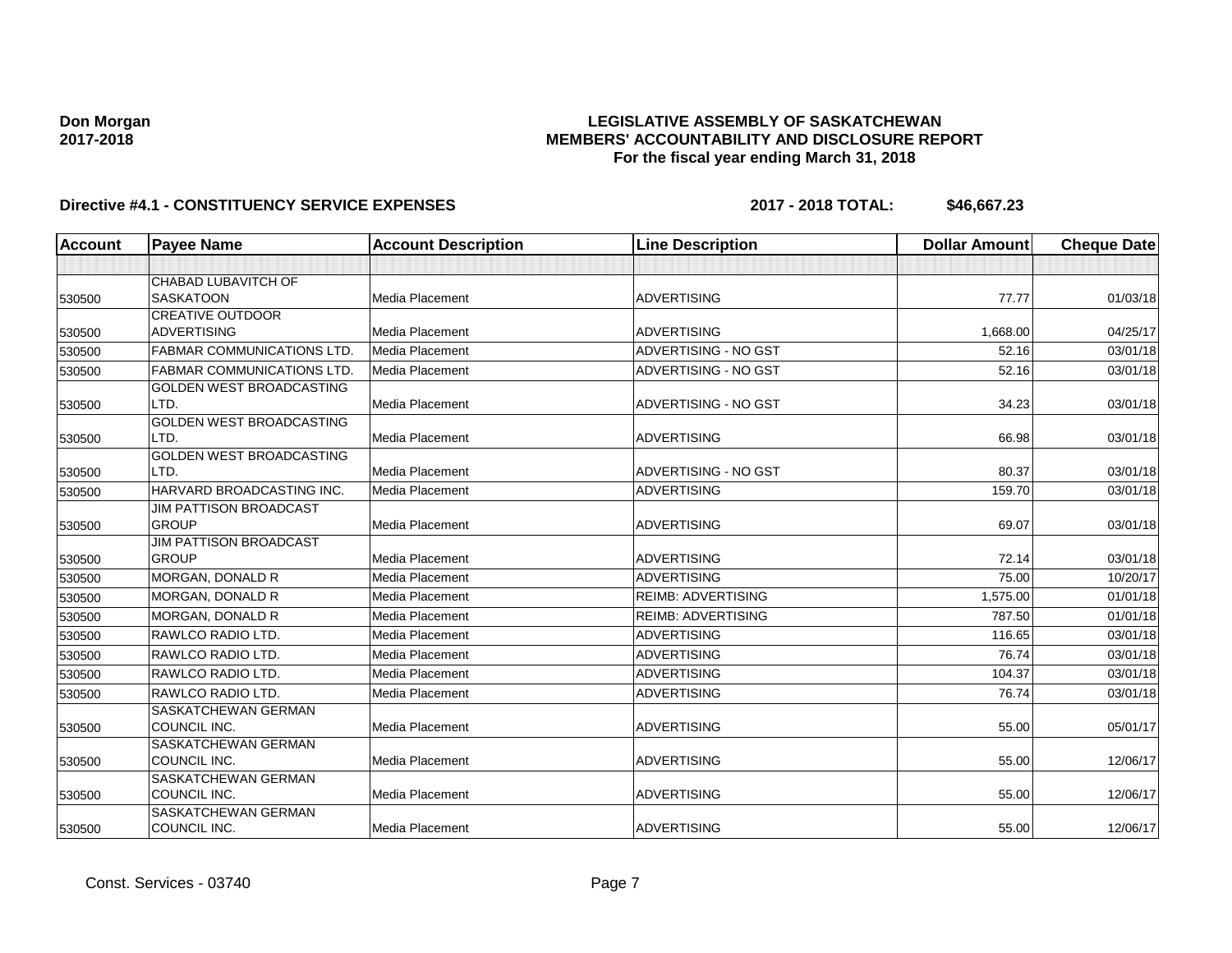## **LEGISLATIVE ASSEMBLY OF SASKATCHEWAN MEMBERS' ACCOUNTABILITY AND DISCLOSURE REPORT For the fiscal year ending March 31, 2018**

| <b>Account</b> | <b>Payee Name</b>                              | <b>Account Description</b>  | <b>Line Description</b>                            | <b>Dollar Amount</b> | <b>Cheque Date</b> |
|----------------|------------------------------------------------|-----------------------------|----------------------------------------------------|----------------------|--------------------|
|                |                                                |                             |                                                    |                      |                    |
| 530500         | SASKATOON EXPRESS MAGAZINE   Media Placement   |                             | <b>ADVERTISING</b>                                 | 190.00               | 05/01/17           |
| 530500         | SASKATOON EXPRESS MAGAZINE   Media Placement   |                             | <b>ADVERTISING</b>                                 | 190.00               | 06/01/17           |
| 530500         | SASKATOON EXPRESS MAGAZINE   Media Placement   |                             | <b>ADVERTISING</b>                                 | 190.00               | 07/01/17           |
| 530500         | SASKATOON EXPRESS MAGAZINE   Media Placement   |                             | <b>ADVERTISING</b>                                 | 190.00               | 08/01/17           |
| 530500         | SASKATOON EXPRESS MAGAZINE Media Placement     |                             | ADVERTISING                                        | 190.00               | 10/01/17           |
| 530500         | SASKATOON EXPRESS MAGAZINE                     | Media Placement             | <b>ADVERTISING</b>                                 | 190.00               | 11/01/17           |
| 530500         | SASKATOON EXPRESS MAGAZINE Media Placement     |                             | <b>ADVERTISING</b>                                 | 190.00               | 12/01/17           |
| 530500         | SASKATOON EXPRESS MAGAZINE   Media Placement   |                             | <b>ADVERTISING</b>                                 | 190.00               | 01/01/18           |
| 530500         | SASKATOON EXPRESS MAGAZINE Media Placement     |                             | <b>ADVERTISING</b>                                 | 190.00               | 02/01/18           |
| 530500         | SASKATOON EXPRESS MAGAZINE                     | Media Placement             | <b>ADVERTISING</b>                                 | 190.00               | 03/01/18           |
| 530500         | SASKATOON EXPRESS MAGAZINE                     | Media Placement             | <b>ADVERTISING</b>                                 | 190.00               | 03/26/18           |
| 530500         | <b>WESTERN PRODUCER</b><br><b>PUBLICATIONS</b> | <b>Media Placement</b>      | <b>ADVERTISING</b>                                 | 87.57                | 03/07/18           |
| 530900         | <b>IMAGERY</b>                                 | <b>Promotional Items</b>    | <b>CHRISTMAS CARDS</b>                             | 1,403.86             | 01/01/18           |
| 530900         | KNOSS, ANGELA                                  | <b>Promotional Items</b>    | MONITORS/PRINTER/OFFICE<br>SUPPLIES/GREETING CARDS | 16.62                | 03/31/18           |
| 530900         | <b>MORGAN, DONALD R</b>                        | <b>Promotional Items</b>    | <b>REIMB: REMEMBRANCE DAY WREATH</b>               | 55.00                | 09/15/17           |
| 530900         | TREASURE HOUSE IMPORTS LTD.                    | <b>Promotional Items</b>    | <b>LAPEL PINS</b>                                  | 165.00               | 01/01/18           |
| 530900         | TREASURE HOUSE IMPORTS LTD.                    | <b>Promotional Items</b>    | <b>PROVINCIAL PINS</b>                             | 360.00               | 03/01/18           |
| 555000         | KNOSS, ANGELA                                  | Other Material and Supplies | POSTAGE/OFFICE SUPPLIES                            | 79.39                | 02/01/18           |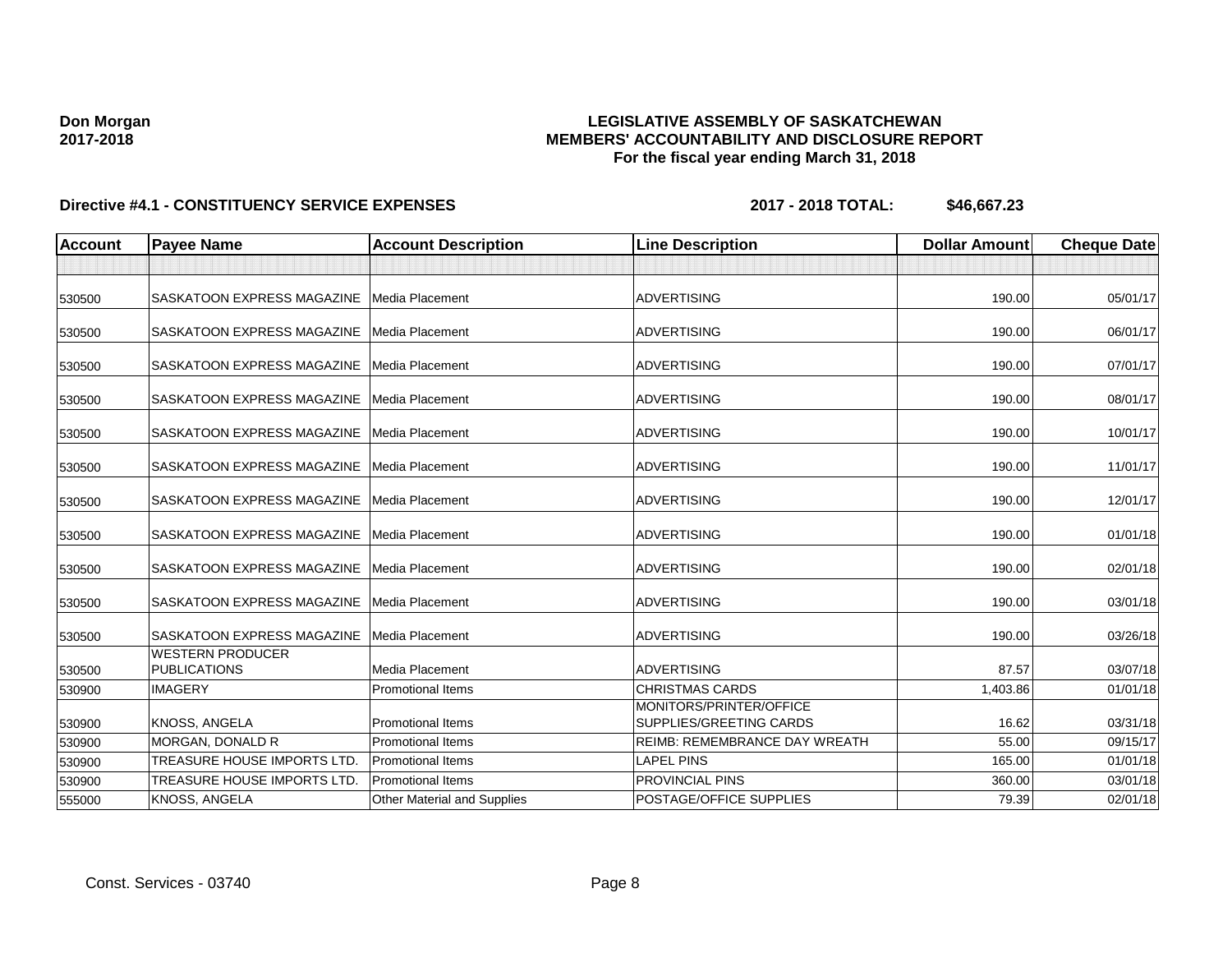### **LEGISLATIVE ASSEMBLY OF SASKATCHEWAN MEMBERS' ACCOUNTABILITY AND DISCLOSURE REPORT For the fiscal year ending March 31, 2018**

| <b>Account</b> | <b>Payee Name</b>     | <b>Account Description</b>  | <b>Line Description</b>                   | <b>Dollar Amount</b> | <b>Cheque Datel</b> |
|----------------|-----------------------|-----------------------------|-------------------------------------------|----------------------|---------------------|
|                |                       |                             |                                           |                      |                     |
|                |                       |                             | MONITORS/PRINTER/OFFICE                   |                      |                     |
| 555000         | KNOSS, ANGELA         | Other Material and Supplies | SUPPLIES/GREETING CARDS                   | 1.074.41             | 03/31/18            |
| 555000         | LENS. BRAM            | Other Material and Supplies | BOTTLED WATER/COOLER RENTAL               | 190.80               | 05/01/17            |
| 555000         | <b>RUTTEN, GORDON</b> | Other Material and Supplies | <b>REIMB: MISC. &amp; OFFICE SUPPLIES</b> | 142.56               | 08/03/17            |
| 555000         | <b>SUPREME BASICS</b> | Other Material and Supplies | <b>OFFICE SUPPLIES</b>                    | 129.80               | 02/01/18            |
| 555000         | <b>SUPREME BASICS</b> | Other Material and Supplies | <b>OFFICE SUPPLIES</b>                    | 433.94               | 03/21/18            |
|                |                       |                             | MONITORS/PRINTER/OFFICE                   |                      |                     |
| 564300         | KNOSS, ANGELA         | Computer Hardware - Exp.    | SUPPLIES/GREETING CARDS                   | 926.25               | 03/31/18            |
| 564600         | MORGAN, DONALD R      | Computer Software - Exp     | <b>REIMB:I CLOUD SECURITY</b>             | 124.23               | 03/20/18            |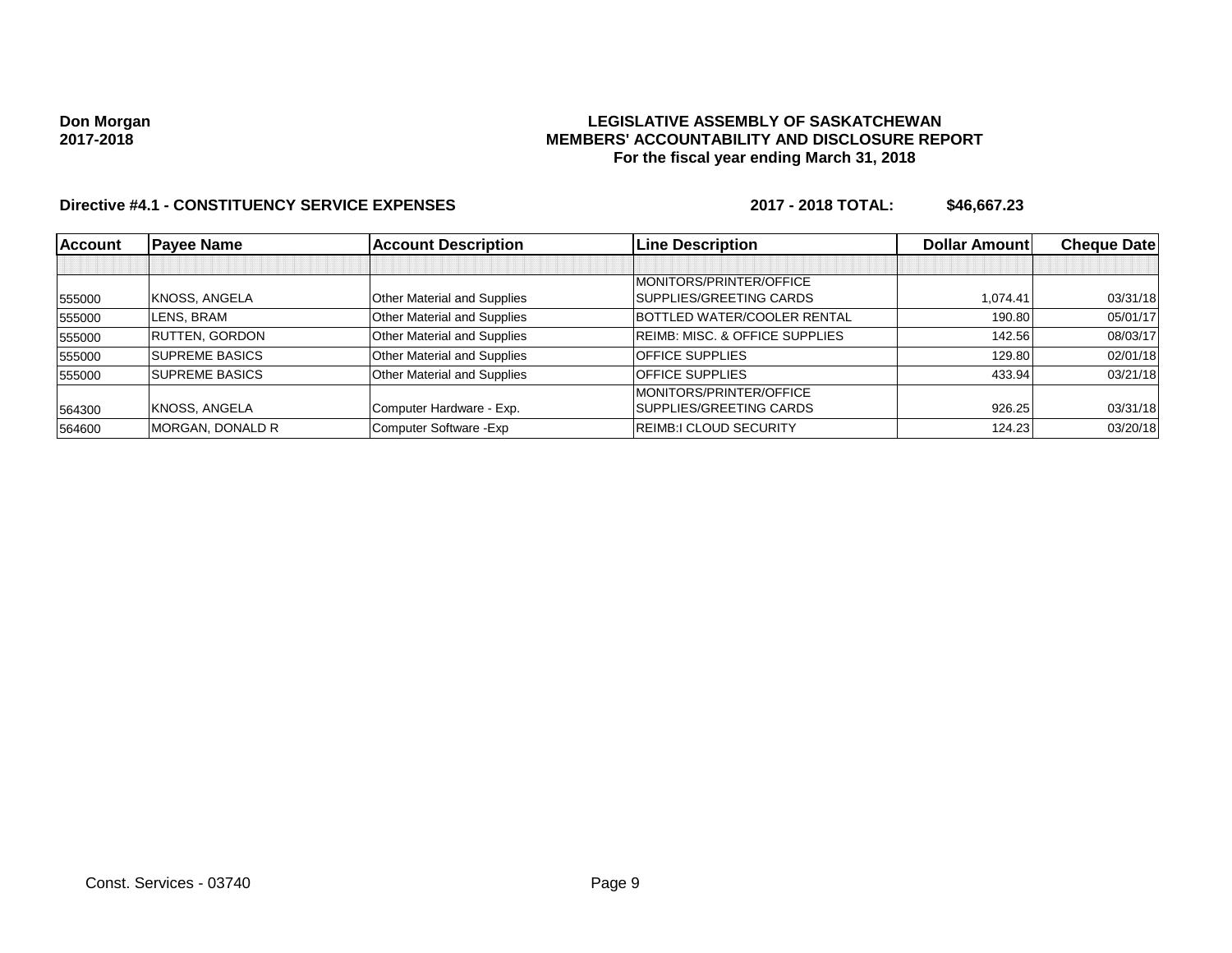## **LEGISLATIVE ASSEMBLY OF SASKATCHEWAN MEMBERS' ACCOUNTABILITY AND DISCLOSURE REPORT For the fiscal year ending March 31, 2018**

# Directive #6 - CONSTITUENCY ASSISTANT EXPENSES 2017 - 2018 TOTAL: \$73,074.36

| <b>Account</b> | <b>Payee Name</b> | <b>Account Description</b> | <b>Dollar Amount</b> | <b>Cheque Date</b> |
|----------------|-------------------|----------------------------|----------------------|--------------------|
|                |                   |                            |                      |                    |
| 513000         | KNOSS, ANGELA C   | Out-of-Scope Permanent     | 1,840.00             | 03/27/18           |
| 513000         | KNOSS, ANGELA C   | Out-of-Scope Permanent     | 1,840.00             | 04/10/18           |
| 513000         | RUTTEN, GORDON    | Out-of-Scope Permanent     | 4,431.61             | 04/11/17           |
| 513000         | RUTTEN, GORDON    | Out-of-Scope Permanent     | $-4,431.60$          | 04/11/17           |
| 513000         | RUTTEN, GORDON    | Out-of-Scope Permanent     | 2210.64              | 04/25/17           |
| 513000         | RUTTEN, GORDON    | Out-of-Scope Permanent     | 1,989.58             | 05/09/17           |
| 513000         | RUTTEN, GORDON    | Out-of-Scope Permanent     | 2,210.64             | 05/24/17           |
| 513000         | RUTTEN, GORDON    | Out-of-Scope Permanent     | 1,989.58             | 06/06/17           |
| 513000         | RUTTEN, GORDON    | Out-of-Scope Permanent     | 2,210.64             | 06/20/17           |
| 513000         | RUTTEN, GORDON    | Out-of-Scope Permanent     | 1989.58              | 07/05/17           |
| 513000         | RUTTEN, GORDON    | Out-of-Scope Permanent     | 2,210.64             | 07/18/17           |
| 513000         | RUTTEN, GORDON    | Out-of-Scope Permanent     | 1,989.58             | 08/01/17           |
| 513000         | RUTTEN, GORDON    | Out-of-Scope Permanent     | 2,210.64             | 08/15/17           |
| 513000         | RUTTEN, GORDON    | Out-of-Scope Permanent     | 1,989.58             | 08/29/17           |
| 513000         | RUTTEN, GORDON    | Out-of-Scope Permanent     | 1,989.58             | 09/12/17           |
| 513000         | RUTTEN, GORDON    | Out-of-Scope Permanent     | 2,210.64             | 09/26/17           |
| 513000         | RUTTEN, GORDON    | Out-of-Scope Permanent     | 1989.58              | 10/11/17           |
| 513000         | RUTTEN, GORDON    | Out-of-Scope Permanent     | 2210.64              | 10/24/17           |
| 513000         | RUTTEN, GORDON    | Out-of-Scope Permanent     | 2,210.64             | 11/07/17           |
| 513000         | RUTTEN, GORDON    | Out-of-Scope Permanent     | 2,210.64             | 11/21/17           |
| 513000         | RUTTEN, GORDON    | Out-of-Scope Permanent     | 2,210.64             | 12/05/17           |
| 513000         | RUTTEN, GORDON    | Out-of-Scope Permanent     | 2,210.64             | 12/19/17           |
| 513000         | RUTTEN, GORDON    | Out-of-Scope Permanent     | 2210.64              | 01/03/18           |
| 513000         | RUTTEN, GORDON    | Out-of-Scope Permanent     | 2,210.64             | 01/16/18           |
| 513000         | RUTTEN, GORDON    | Out-of-Scope Permanent     | 2210.64              | 02/01/18           |
| 513000         | RUTTEN, GORDON    | Out-of-Scope Permanent     | 2210.64              | 02/13/18           |
| 513000         | RUTTEN, GORDON    | Out-of-Scope Permanent     | 2,210.64             | 03/01/18           |
| 513000         | RUTTEN, GORDON    | Out-of-Scope Permanent     | 4,726.93             | 03/13/18           |
| 514000         | KNOSS, ANGELA C   | Casual/Term                | 1031.35              | 11/21/17           |